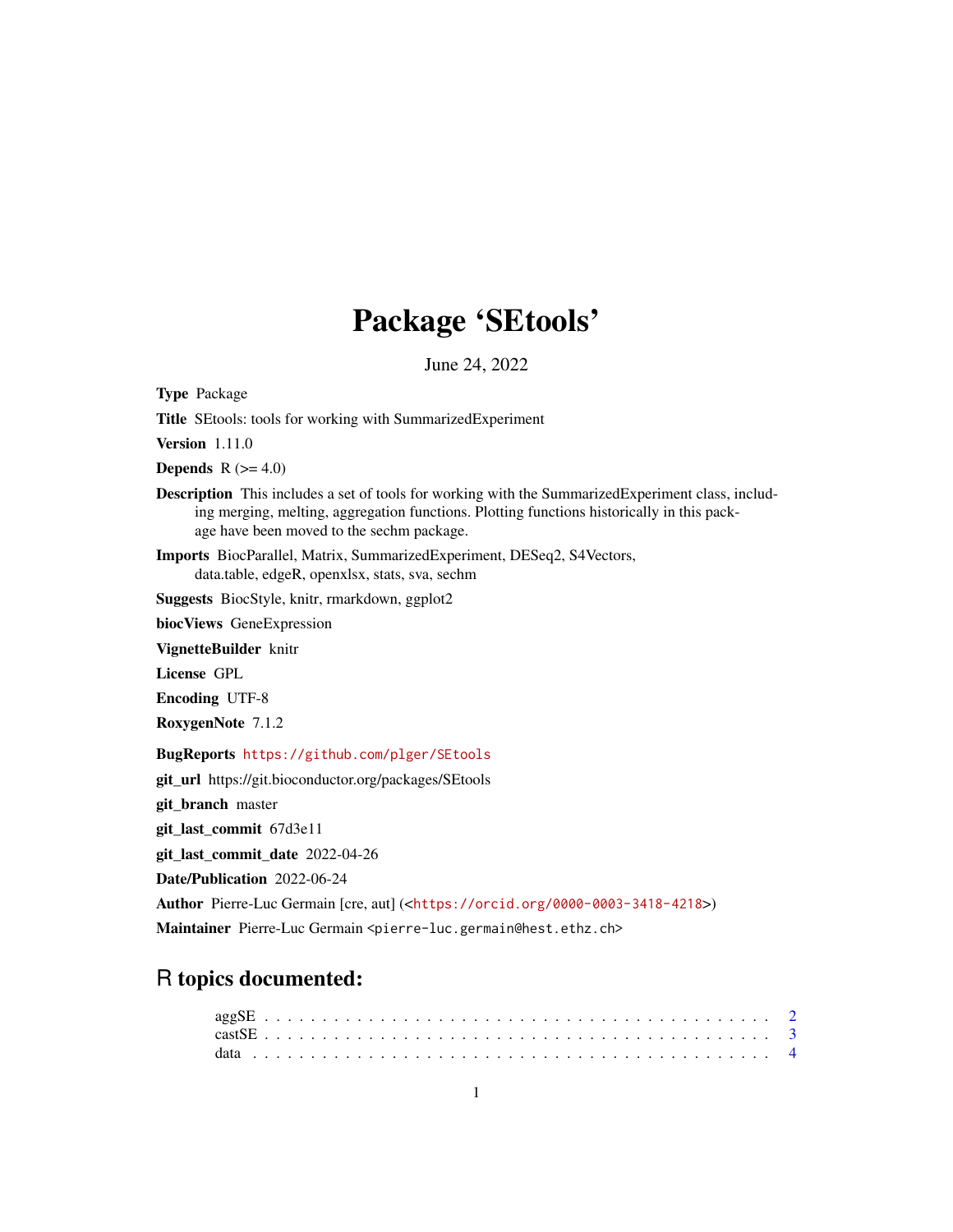#### <span id="page-1-0"></span>2 agg SE and  $\log$ SE agg SE and  $\log$ SE agg SE agg SE agg SE agg SE agg SE agg SE agg SE agg SE agg SE ag SE ag SE ag SE ag SE ag SE ag SE ag SE ag SE ag SE ag SE ag SE ag SE ag SE ag SE ag SE ag SE ag SE ag SE ag SE ag SE

#### $\blacksquare$

<span id="page-1-1"></span>aggSE *aggSE*

#### Description

Aggregates the rows of a 'SummarizedExperiment'.

#### Usage

 $aggSE(x, by, assayFun = NULL, rowDatFuns = list())$ 

#### Arguments

| $\times$   | An object of class 'SummarizedExperiment'                                                                                                                                                                                                                                                                                                            |
|------------|------------------------------------------------------------------------------------------------------------------------------------------------------------------------------------------------------------------------------------------------------------------------------------------------------------------------------------------------------|
| by         | Vector by which to aggregate, or column of 'rowData $(x)$ '                                                                                                                                                                                                                                                                                          |
| assayFun   | Function by which to aggregate, or a list of such functions (or vector of function<br>names) of the same length as there are assays. If NULL will attempt to use an<br>appropriate function (and notify the functions used), typically the mean.                                                                                                     |
| rowDatFuns | A named list providing functions by which to aggregate each rowData columns.<br>If a given column has no specified function, the default will be used, i.e. logi-<br>cal are transformed into a proportion, numerics are aggregated by median, and<br>unique factors/characters are pasted together. Use 'rowDataFuns=NULL' to dis-<br>card rowData. |

#### Value

An object of class 'SummarizedExperiment'

```
library(SummarizedExperiment)
data("SE", package="SEtools")
# arbitrary IDs for example aggregation:
rowData(SE)$otherID <- rep(LETTERS[1:10],each=10)
SE <- aggSE(SE, "otherID")
```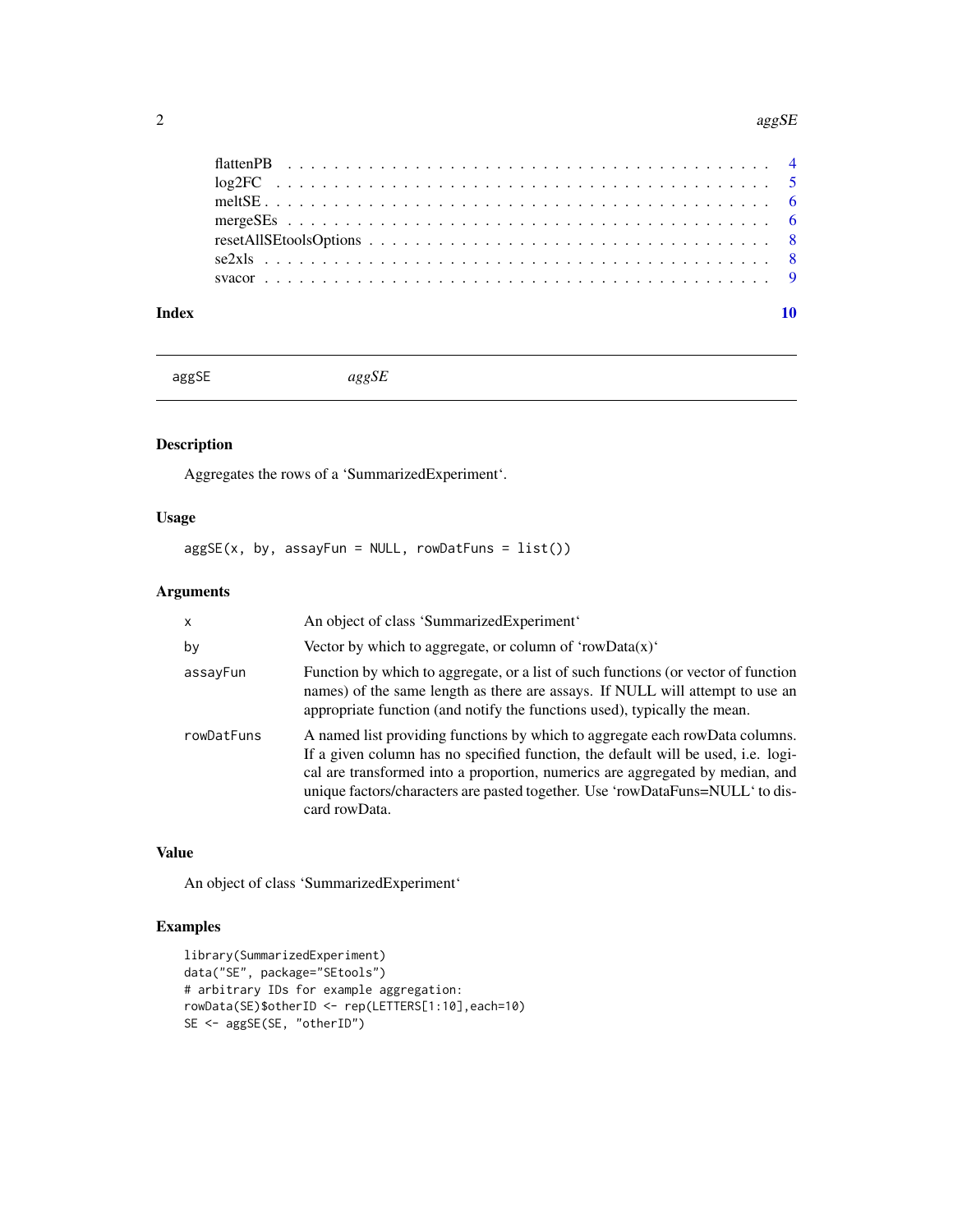<span id="page-2-0"></span>castSE *castSE*

#### Description

Casts a data.frame as a [SummarizedExperiment-class](#page-0-0)

#### Usage

```
castSE(
  x,
  rowNames = NULL,
  colNames = NULL,
  assayNames = NULL,
  colData = NULL,
  rowData = NULL,
  sparse = FALSE
)
```
#### Arguments

| $\mathsf{x}$ | A data.frame                                                                                        |
|--------------|-----------------------------------------------------------------------------------------------------|
| rowNames     | Column of 'x' containing the row.names (if omitted, will build from 'rowData')                      |
| colNames     | Column of 'x' containing the column names (if omitted, will build from 'col-<br>Data <sup>'</sup> ) |
| assayNames   | Columns of 'x' to turn into assays                                                                  |
| colData      | Columns of 'x' to use as colData                                                                    |
| rowData      | Columns of 'x' to use as rowData                                                                    |
| sparse       | Local, whether to keep the assays sparse.                                                           |

#### Value

A [SummarizedExperiment-class](#page-0-0)

```
d <- data.frame(transcript=rep(LETTERS[1:10],each=2), gene=rep(LETTERS[1:5],each=4),
               count=rpois(20, 10), sample=letters[1:2])
head(d)
castSE(d, rowData=c("transcript","gene"), colNames="sample")
```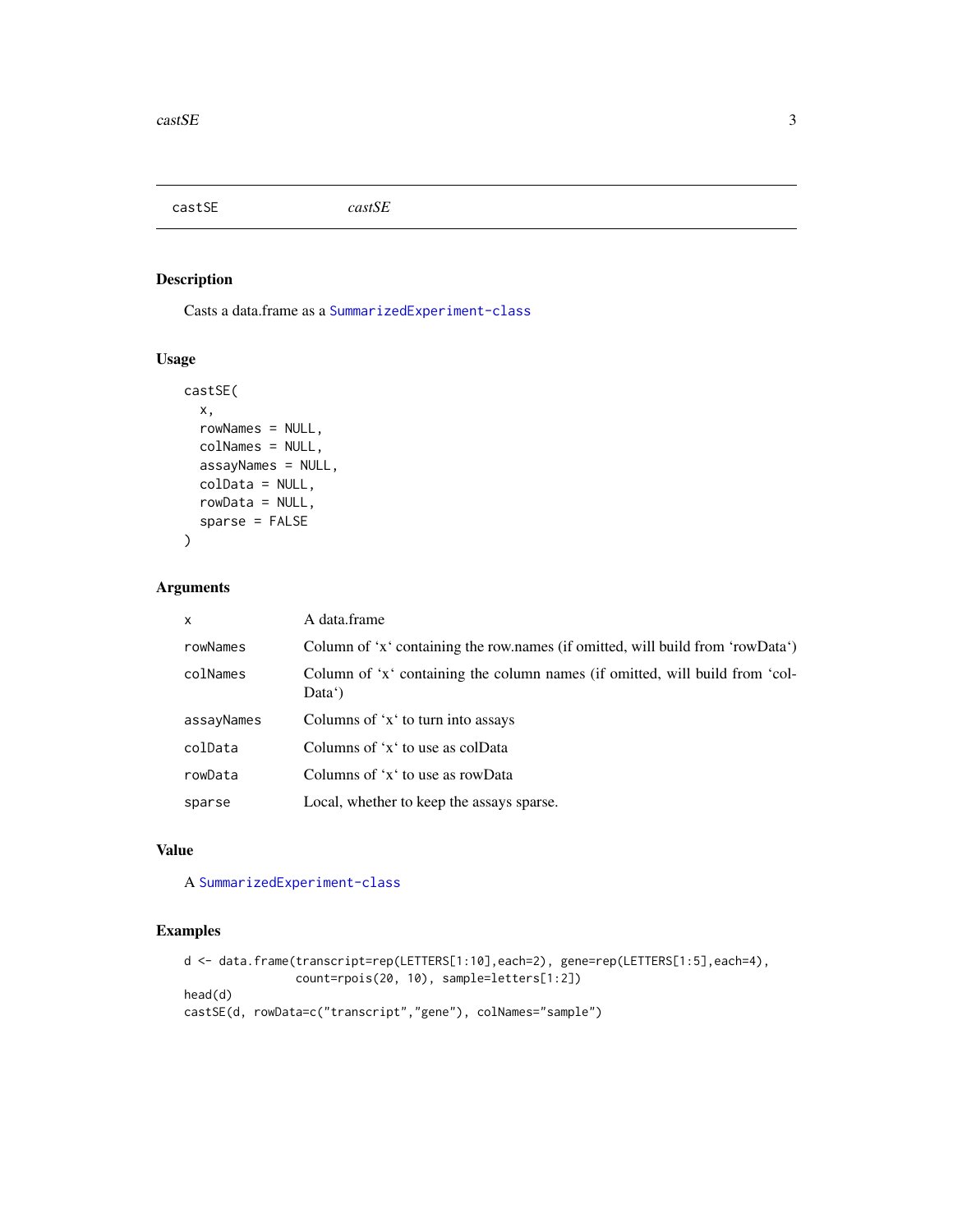<span id="page-3-0"></span>

#### Description

A [SummarizedExperiment-class](#page-0-0) containing (a subset of) whole-hippocampus RNAseq of mice after different stressors.

#### Value

a [SummarizedExperiment-class](#page-0-0).

#### References

Floriou-Servou et al. (2018). Distinct Proteomic, Transcriptomic, and Epigenetic Stress Responses in Dorsal and Ventral Hippocampus. *Biological Psychiatry*, 84(7): 531-541. DOI: 10.1016/j.biopsych.2018.02.003.

flattenPB *flattenPB*

#### Description

Flattens a pseudo-bulk SummarizedExperiment as produced by 'muscat::aggregateData' so that all cell types are represented in a single assay. Optionally normalizes the data and calculates per-sample logFCs.

#### Usage

flattenPB(pb, norm = TRUE, lfc\_group = NULL)

#### Arguments

| pb        | a pseudo-bulk Summarized Experiment as produced by 'muscat: aggregate Data',<br>with different celltypes/clusters are assays. |
|-----------|-------------------------------------------------------------------------------------------------------------------------------|
| norm      | Logical; whether to calculate logcpm (TMM normalization).                                                                     |
| lfc_group | the colData column to use to calculate foldchange. If NULL (default), no fold-<br>change assay will be computed.              |

#### Value

A SummarizedExperiment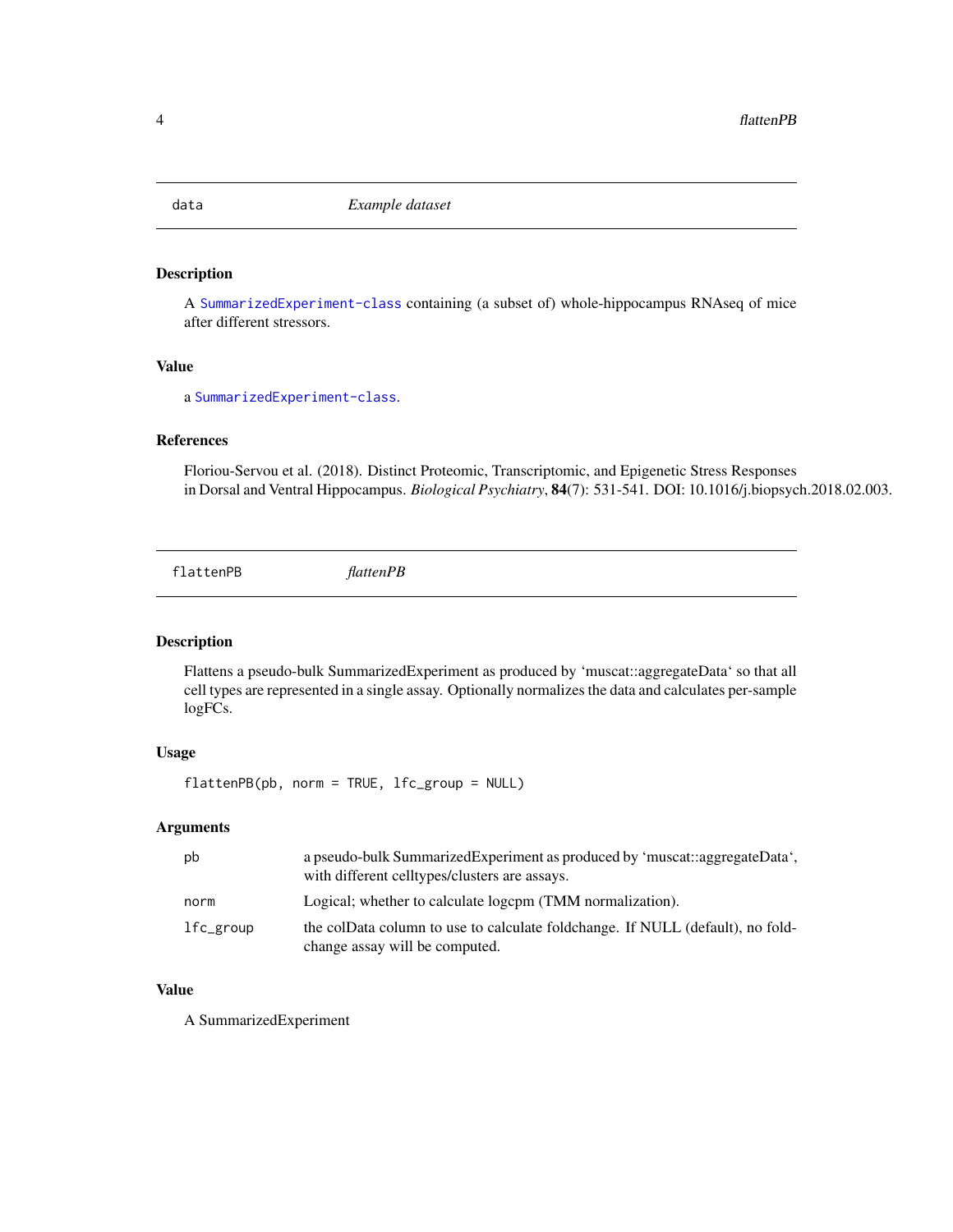<span id="page-4-0"></span>log2FC *log2FC*

#### Description

Generates log2(foldchange) matrix/assay, eventually on a per-batch fashion.

#### Usage

```
log2FC(
 x,
 fromAssay = NULL,
 controls,
 by = NULL,
  isLog = NULL,
  agFun = rowMeans,
  toAssay = "log2FC"
)
```
#### Arguments

| $\mathsf{x}$ | A numeric matrix, or a 'SummarizedExperiment' object                                                                         |
|--------------|------------------------------------------------------------------------------------------------------------------------------|
| fromAssay    | The assay to use if 'x' is a 'SummarizedExperiment'                                                                          |
| controls     | A vector of which samples should be used as controls for foldchange calcula-<br>tions.                                       |
| by           | An optional vector indicating groups/batches by which the controls will be av-<br>eraged to calculate per-group foldchanges. |
| isLog        | Logical; whether the data is log-transformed. If NULL, will attempt to figure it<br>out from the data and/or assay name      |
| agFun        | Aggregation function for the baseline (default row Means)                                                                    |
| toAssay      | The name of the assay in which to save the output.                                                                           |

#### Value

An object of same class as 'x'; if a 'SummarizedExperiment', will have the additional assay named from 'toAssay'.

```
log2FC( matrix(rnorm(40), ncol=4), controls=1:2 )
```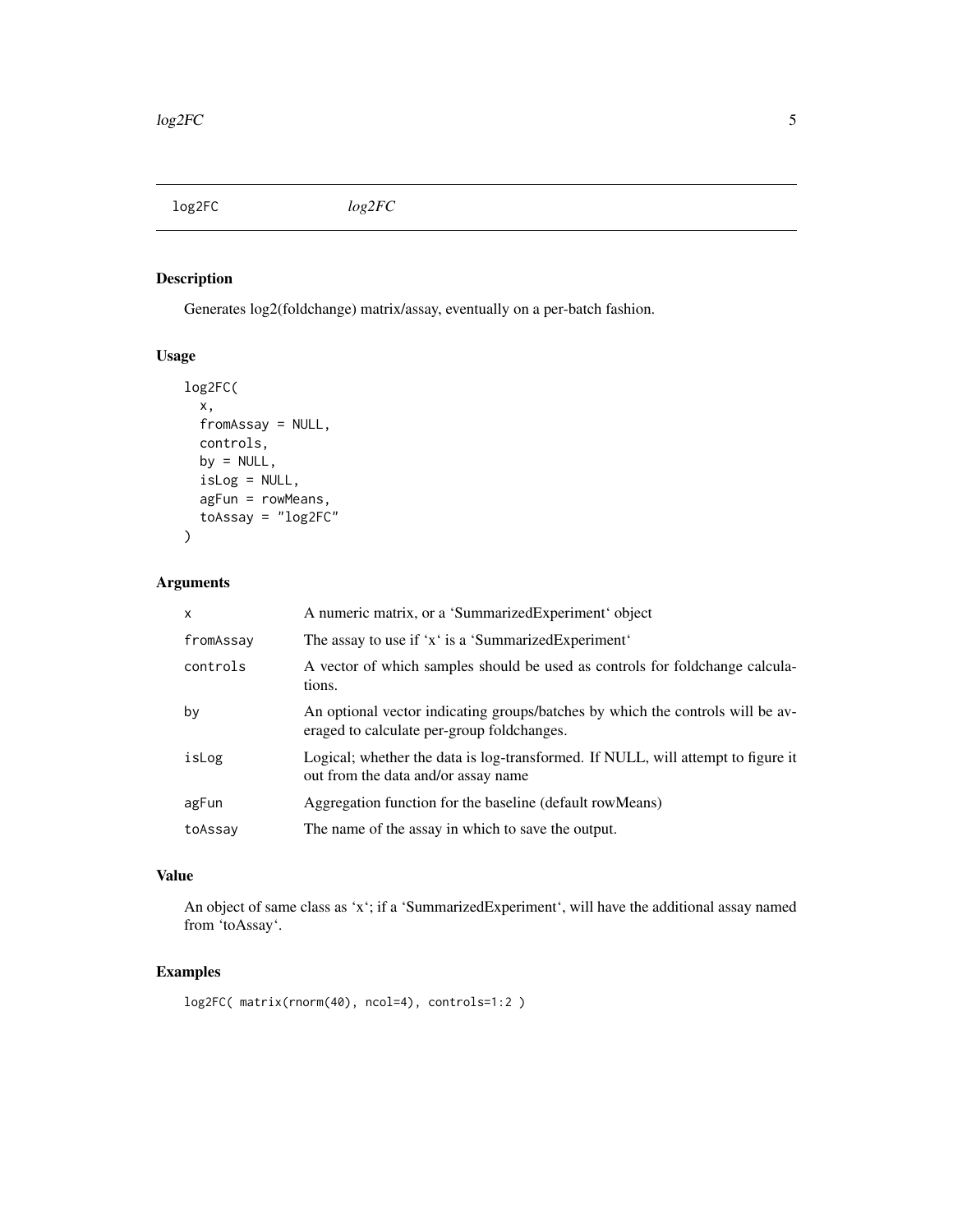<span id="page-5-0"></span>meltSE *meltSE*

#### Description

Melts a SE object into a [ggplot](#page-0-0)-ready long data.frame.

#### Usage

```
meltSE(x, genes, assayName = NULL, colDat.columns = NULL, rowDat.columns = NA)
```
#### Arguments

| $\mathsf{x}$ | An object of class SummarizedExperiment-class                                                                                                              |
|--------------|------------------------------------------------------------------------------------------------------------------------------------------------------------|
| genes        | A vector of genes to include. Use 'genes=NULL' to include all.                                                                                             |
| assayName    | The name(s) of the assay(s) to use. If NULL and the assays are named, all of<br>them will be included (if they are not named, the first one will be used). |
|              | coldraphoral columns The coldraphoral columns to include (defaults includes all). Use 'coldraphoral Columns=NA'<br>in order not to include any.            |
|              | rowDat.columns The rowData columns to include (none included by default). Use 'rowData=NULL'<br>to include all.                                            |

#### Value

A data.frame.

#### Examples

```
data("SE", package="SEtools")
head(meltSE(SE,"Fos"))
```
mergeSEs *mergeSEs*

#### Description

Merges a list of [SummarizedExperiment-class](#page-0-0), either by row.names or through specified rowData fields. In cases of many-to-many (or one-to-many) mappings, 'aggFun' determines whether the records are aggregated by linking ID (if an aggregation method is given) or all combinations are returned (if 'aggFun=NULL' - default).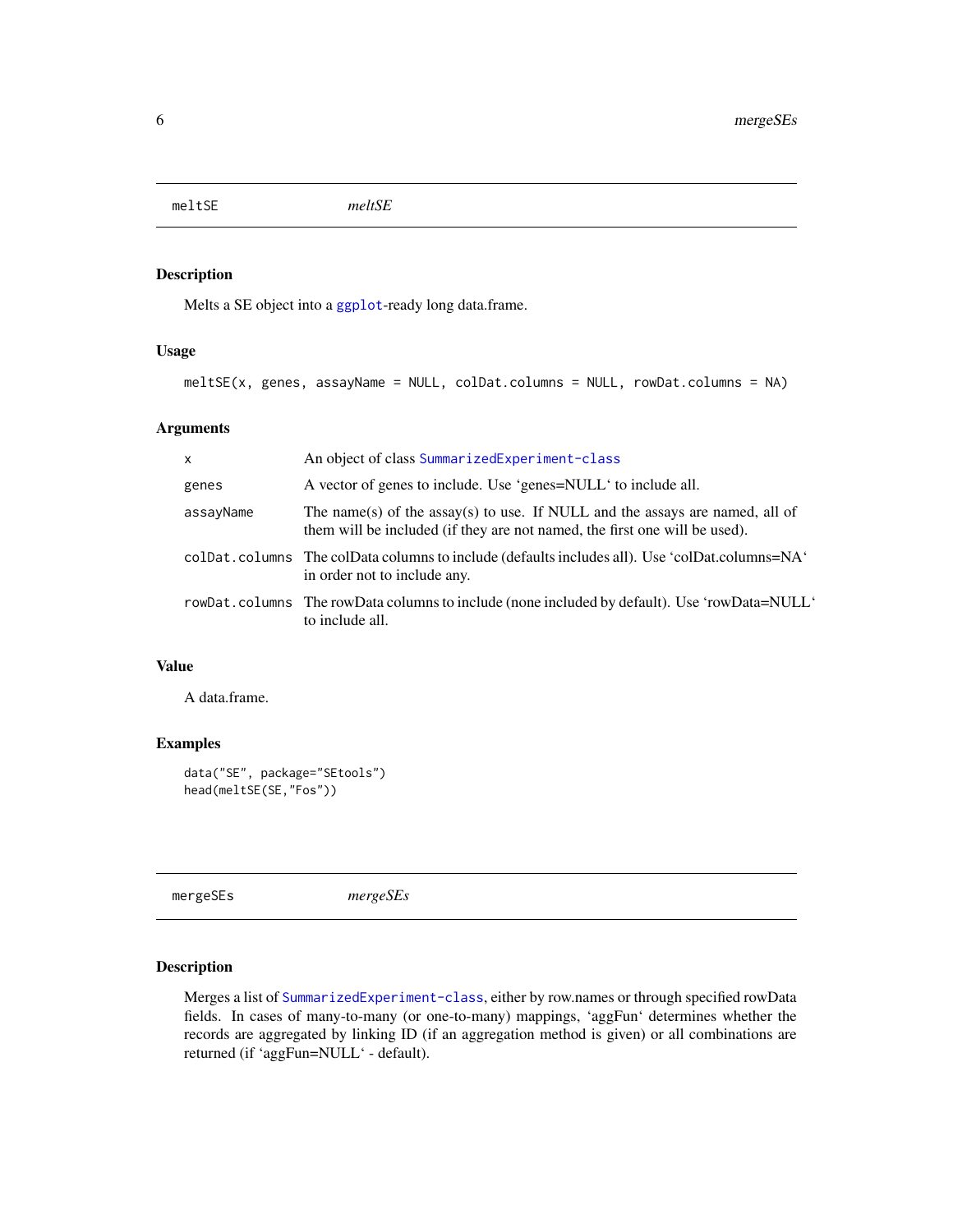#### <span id="page-6-0"></span> $m$ erge $SE$ s 7

#### Usage

```
mergeSEs(
 ll,
 use.assays = NULL,
 do.scale = TRUE,
 commonOnly = TRUE,
  colColumns = NULL,
 mergeBy = NULL,
  aggFun = NULL,
  addDatasetPrefix = TRUE,
  defValues = list(),
 keepRowData = TRUE,
 BPPARAM = SerialParam()
\mathcal{L}
```
#### Arguments

| 11               | A (named) list of SummarizedExperiment-class                                                                                                                                                                                                                         |
|------------------|----------------------------------------------------------------------------------------------------------------------------------------------------------------------------------------------------------------------------------------------------------------------|
| use.assays       | Names (or indexes) of the assays to use. By default, all common assays are used.                                                                                                                                                                                     |
| do.scale         | A logical vector indicating (globally or for each assay) whether to perform row<br>unit-variance scaling on each dataset before merging (default TRUE).                                                                                                              |
| commonOnly       | Logical; whether to restrict to rows present in all datasets (default TRUE).                                                                                                                                                                                         |
| colColumns       | A character vector specifying 'colData' columns to include (if available in at<br>least one of the datasets). If NULL, everything is kept.                                                                                                                           |
| mergeBy          | The 'rowData' column to merge with. If NULL, row names are used.                                                                                                                                                                                                     |
| aggFun           | The aggregation function to use when multiple rows have the same 'mergeBy'<br>value. If merging multiple assays, a different function per assay can be passed<br>as a named list (see aggSE). If NULL (default), entries will be reused to have<br>each combination. |
| addDatasetPrefix |                                                                                                                                                                                                                                                                      |
|                  | Logical; whether the name of the dataset should be appended to the sample<br>names (default TRUE).                                                                                                                                                                   |
| defValues        | An optional named list of default 'colData' values when some columns are miss-<br>ing from some SEs.                                                                                                                                                                 |
| keepRowData      | Logical, whether to keep the rowData (default TRUE).                                                                                                                                                                                                                 |
| <b>BPPARAM</b>   | For multithreading the aggregation step.                                                                                                                                                                                                                             |

#### Value

An object of class [SummarizedExperiment-class](#page-0-0)

```
data("SE", package="SEtools")
mergeSEs( list( se1=SE[,1:10], se2=SE[,11:20] ) )
```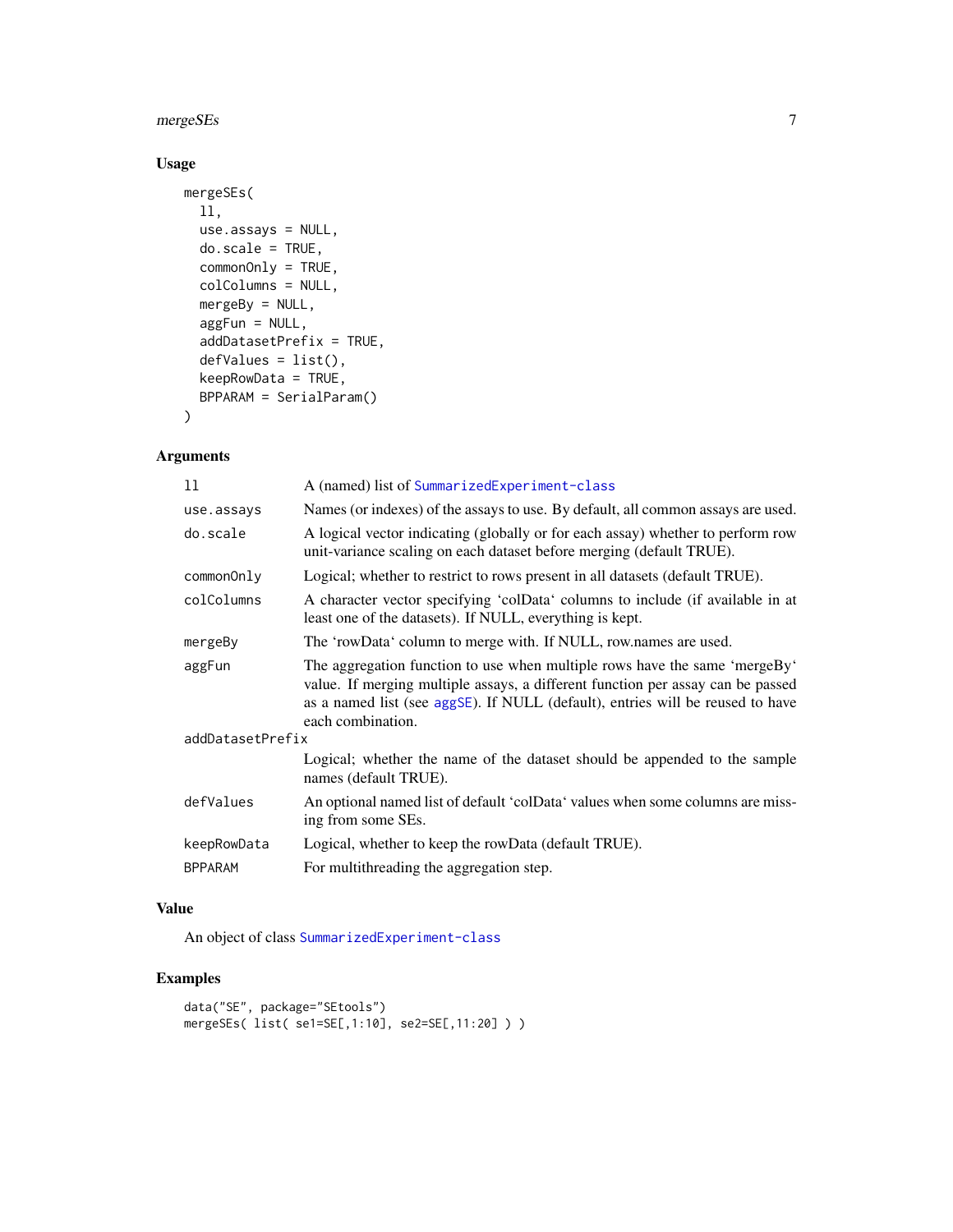<span id="page-7-0"></span>resetAllSEtoolsOptions

*resetAllSEtoolsOptions*

#### Description

Resents all global options relative to SEtools.

#### Usage

```
resetAllSEtoolsOptions()
```
#### Value

None

#### Examples

resetAllSEtoolsOptions()

se2xls *se2xlsx*

#### Description

Writes a SummarizedExperiment to an excel/xlsx file. Requires the 'openxlsx' package.

#### Usage

se2xls(se, filename, addSheets = NULL)

#### Arguments

| -se       | The 'SummarizedExperiment'                               |
|-----------|----------------------------------------------------------|
| filename  | xlsx file name                                           |
| addSheets | An optional list of additional tables to save as sheets. |

#### Value

Saves to file.

```
data("SE", package="SEtools")
# not run
# se2xls(SE, filename="SE.xlsx")
```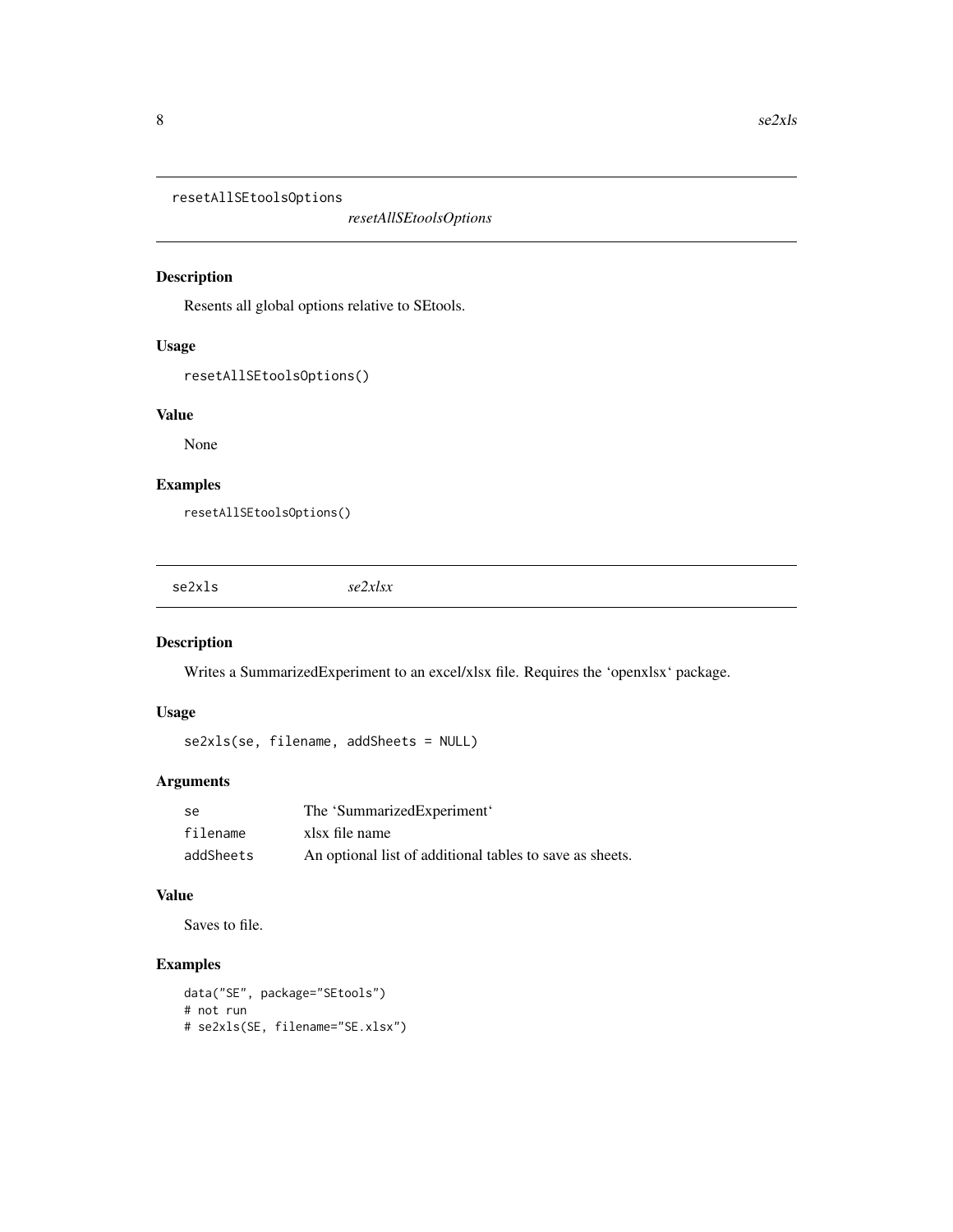<span id="page-8-0"></span>svacor *svacor*

#### Description

A wrapper around SVA-based correction, providing a corrected assay. If this is RNAseq data or similar, use a count assay assay with 'useVST=TRUE'; otherwise (e.g. proteomics) a log-normalized assay is recommended.

#### Usage

```
svacor(
  SE,
  form,
  form0 = -1,
  assayName = NULL,
  regressOutNull = TRUE,
  useVST = TRUE,n.sv = NULL,...
\overline{\phantom{a}}
```
#### Arguments

| <b>SE</b> | An object of class 'SummarizedExperiment'.                                                 |
|-----------|--------------------------------------------------------------------------------------------|
| form      | The formula of the differential expression model                                           |
| form0     | An optional formula for the null model                                                     |
| assayName | The name (or index) of the assay to use.                                                   |
|           | regress Out Null Logical; whether to regress out the variables of 'form0'.                 |
| useVST    | Logical; whether to use DESeq2's variance-stabilizing transformation; (for count<br>data!) |
| n.sv      | The number of surrogate variables (if omitted, sva will attempt to estimate it)            |
| $\cdots$  | Any other argument passed to the sva command.                                              |

#### Value

Returns the 'SummarizedExperiment' with a 'corrrected' assay and the surrogate variables in 'col-Data'.

```
data("SE", package="SEtools")
SE <- svacor(SE, ~Condition)
```